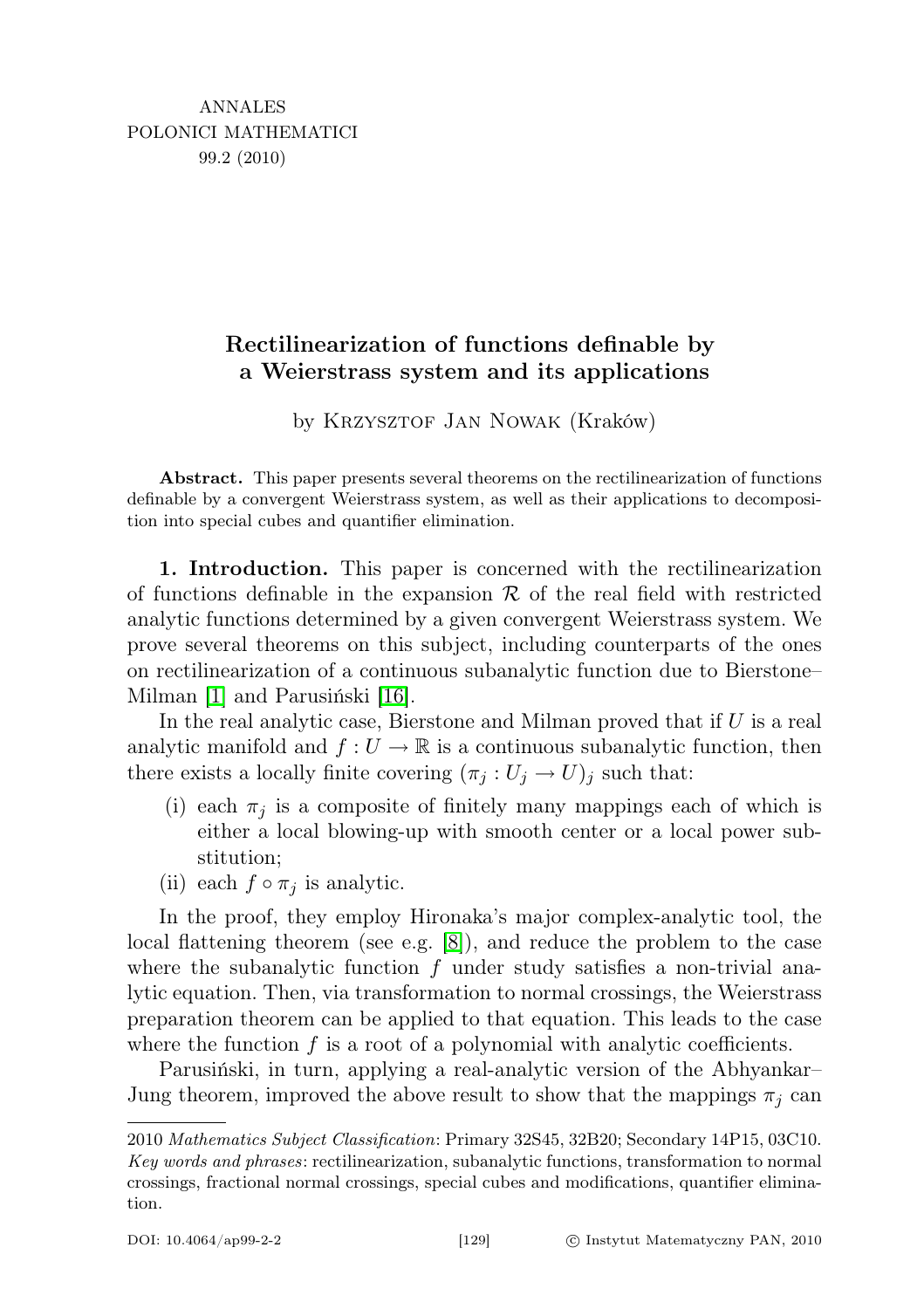be finite composites of local blowings-up and and power substitution only at the last step.

In our approach to the subject, we make use of a characterization of an  $\mathcal{R}$ -definable function by terms in the language augmented by the names of the reciprocal function and roots. This characterization follows, through a classical model-theoretic argument, namely, a theorem of Herbrand, from the fact that, in the augmented language, the structure under study admits quantifier elimination and has a universal axiomatization. The latter is a generalization of the classical theorem about the structure  $\mathbb{R}_{an}$  due to van den Dries–Macintyre–Marker [\[7\]](#page-11-2). They, in turn, applied quantifier elimination for the structure  $\mathbb{R}_{an}$ , established by Denef–van den Dries [\[4\]](#page-11-3). For the proofs of those results through Robinson's test, see also [\[10\]](#page-11-4).

The aforementioned proofs of those classical results rely essentially on the Weierstrass preparation theorem, and thence on good algebraic properties of the local rings of real convergent power series (like, for instance, noetherianity and flatness). They can thus be adapted—in particular, the one based on Robinson's test from our paper [\[10\]](#page-11-4)—to the case of real convergent Weierstrass systems. Note that we cannot attain here the description of definable functions by the methods developed in our paper [\[12\]](#page-11-5), because we are not able to decompose germs from a given Weierstrass system according to certain diagonal splitting of their Taylor coefficients.

Several theorems concerning rectilinearization of quasi-subanalytic functions are provided in Section 2. These results will be applied in the next section and in our subsequent papers [\[14,](#page-12-1) [15\]](#page-12-2) as well. Section 3 offers an affirmative answer, for the case of the structure  $\mathcal{R}$ , to a problem posed in our previous article [\[11\]](#page-11-6) concerning the decomposition of a definable set into special cubes. Consequently, we achieve the quantifier elimination for  $\mathcal{R}$ . This generalizes the result of Denef–van den Dries [\[4\]](#page-11-3) for the structure  $\mathcal{R}_{an}$ .

Now, we turn to the notion of a Weierstrass system, introduced by Denef– Lipshitz [\[5\]](#page-11-7) in connection with their generalizations of Artin's approximation theorems. Convergent Weierstrass systems were investigated by van den Dries [\[6\]](#page-11-8). We now recall the precise definitions. By a Weierstrass system over the field  $\mathbb{K} = \mathbb{R}$  or  $\mathbb{K} = \mathbb{C}$ , we mean a collection  $\mathcal{W} = (\mathcal{W}_n)_{n \in \mathbb{N}}$  of K-subalgebras of  $\mathbb{K}[[x_1,\ldots,x_n]]$  that satisfy the following conditions:

- 1.  $\mathbb{K}[x_1,\ldots,x_n] \subset \mathcal{W}_n$ ,  $\mathcal{W}_{n+1} \cap \mathbb{K}[[x_1,\ldots,x_n]] = \mathcal{W}_n$  and  $\mathcal{W}_n$  is closed under permutation of variables;
- 2.  $W_n$  is closed under reciprocal;
- 3.  $W_n$  is closed under Weierstrass division.

Property 2 implies that each  $\mathcal{W}_n$  is a local ring. It follows easily from the Weierstrass division that the rings  $\mathcal{W}_n$  are closed under substitution, division by a coordinate, differentiation, inverse and implicit functions. The unique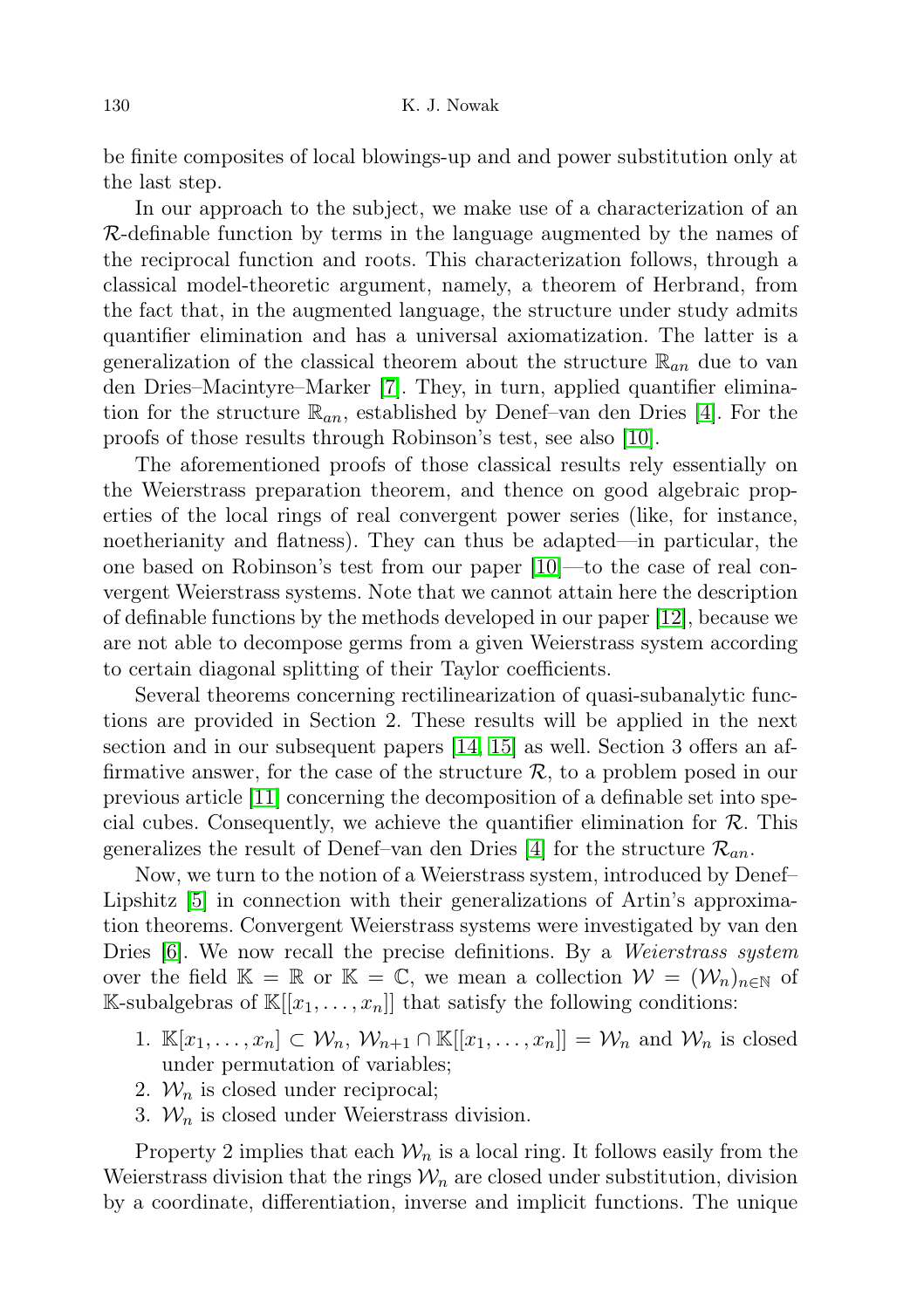maximal ideal of  $\mathcal{W}_n$  is generated by the coordinates  $x_1, \ldots, x_n$ . Moreover, every local ring  $W_n$  is henselian, noetherian, regular and excellent (by virtue of a Jacobian criterion for a ring to be excellent, cf. [\[9,](#page-11-9) Section 40, Theorem 102, and its completion is  $\mathbb{K}[[x_1, \ldots, x_n]]$ . Thus, from the algebraic viewpoint, the rings  $\mathcal{W}_n$  possess the best possible properties.

We call a Weierstrass system  $(\mathcal{W}_n)_{n\in\mathbb{N}}$  convergent if, for all  $n \in \mathbb{N}, \mathcal{W}_n \subset$  $\mathbb{K}\{x_1,\ldots,x_n\}$  and  $\mathcal{W}_n$  is closed under analytic prolongation. An analytic function germ  $f(x_1, \ldots, x_n) \in W_n$  is said to be *W-convergent* or a *W-germ*. If  $U \subset \mathbb{K}^m$  is an open subset, an analytic function  $f: U \to \mathbb{K}$  is called a *W*-analytic function if all its germs are *W*-convergent. As in the classical analytic geometry, this gives rise to the category  $W$  of  $W$ -analytic manifolds, W-analytic, W-semianalytic or W-subanalytic sets as well as W-analytic,  $W$ -semianalytic or  $W$ -subanalytic functions.

It is often convenient to write down analytic germs together with the variables, and therefore we use the following notation:

$$
\mathcal{W}_n =: \mathbb{K}\langle x_1,\ldots,x_n\rangle \subset \mathbb{K}\{x_1,\ldots,x_n\}.
$$

From now on, we fix a real convergent Weierstrass system  $\mathcal W$  (over  $\mathbb R$ ). Consider the expansion R of the real field  $\mathbb R$  by restricted W-analytic functions, i.e. functions of the form

$$
\tilde{f}(x) = \begin{cases} f(x) & \text{if } x \in [-1, 1]^m, \\ 0 & \text{otherwise,} \end{cases}
$$

where  $f(x)$  is a W-analytic function in the vicinity of the compact cube  $[-1, 1]^m$ . We adjoin to the language of ordered rings (with the symbols =, <,  $(0, 1, +, -, \cdot)$  the names of all restricted W-analytic functions.

 $\mathcal R$  is a polynomially bounded o-minimal structure which admits  $\mathcal W$ -analytic cell decomposition (cf. [\[17,](#page-12-3) [11,](#page-11-6) [12\]](#page-11-5)). As already mentioned,  $\mathcal{R}$  admits quantifier elimination and has a universal axiomatization in the language of restricted  $W$ -analytic functions augmented by the names of the reciprocal function and roots. Here we describe the reciprocal function  $1/x$  and roots  $\sqrt[n]{x}$  in the ordinary fashion by stipulating that:

$$
x \cdot 1/x = 1 \quad \text{if } x \neq 0 \quad \text{and} \quad 1/x = 0 \quad \text{if } x = 0,
$$
  

$$
(\sqrt[n]{x})^n = x \quad \text{if } x \ge 0 \quad \text{and} \quad \sqrt[n]{x} = 0 \quad \text{if } x < 0.
$$

Below, the word "definable" will mean "definable in the structure  $\mathcal{R}$ ".

2. Rectilinearization of quasi-subanalytic functions. We begin with some terminology suitable for rectilinearization of definable functions. By a *quadrant* in  $\mathbb{R}^m$  we mean a subset of  $\mathbb{R}^m$  of the form

$$
\{x = (x_1, \dots, x_m) \in \mathbb{R}^m : x_i = 0, x_j > 0, x_k < 0 \text{ for } i \in I_0, j \in I_+, k \in I_-\},\
$$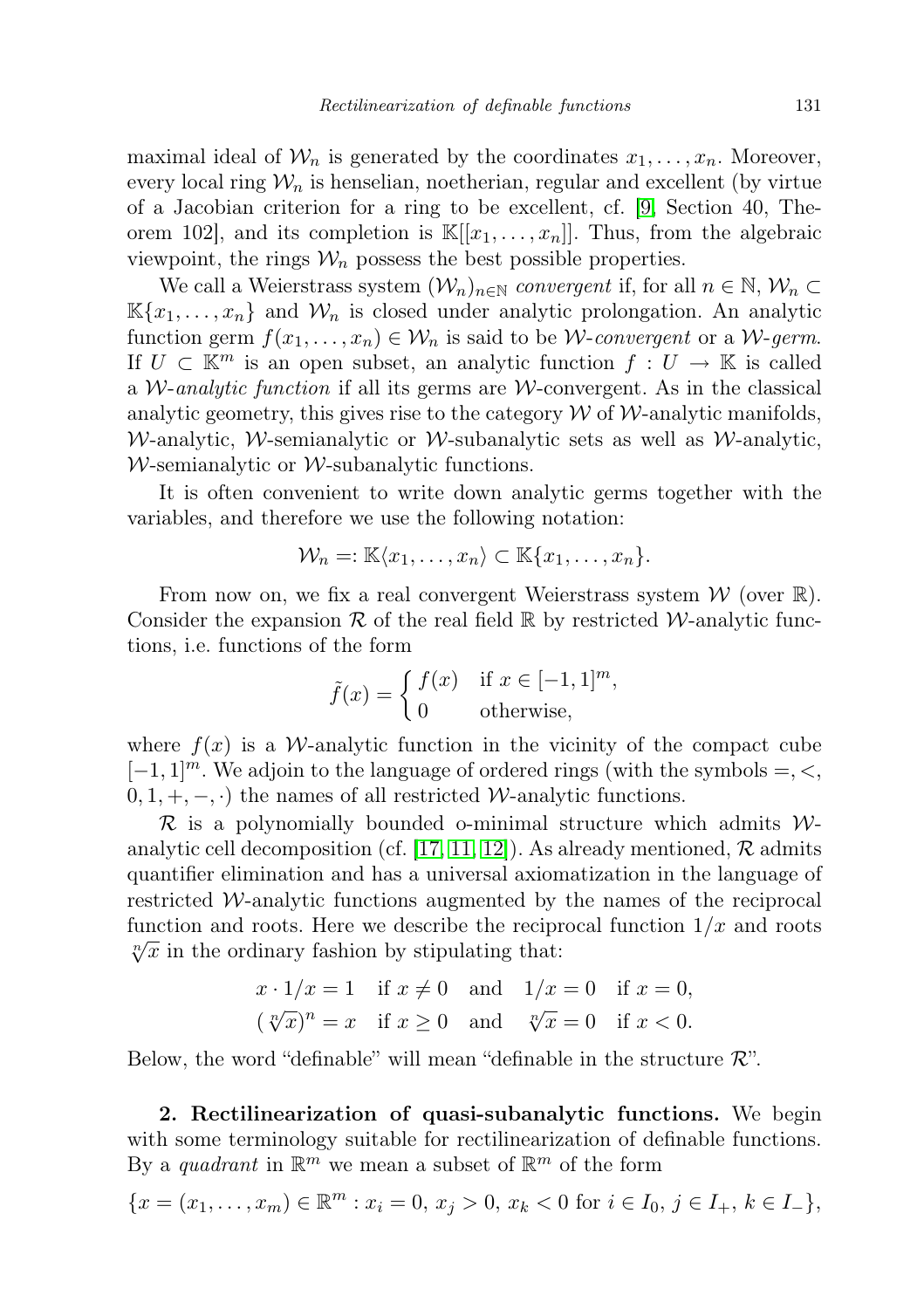where  $\{I_0, I_+, I_-\}$  is a disjoint partition of  $\{1, \ldots, m\}$ ; its trace Q on the cube  $[-1, 1]^m$  will be called a *bounded quadrant*; put

 $Q_+ := \{x \in [0,1]^m : x_i = 0, x_j > 0 \text{ for } i \in I_0, j \in I_+ \cup I_-\}.$ 

The *interior* Int(Q) of the quadrant Q is its trace on the open cube  $(-1, 1)^m$ . A bounded closed quadrant is the closure  $\overline{Q}$  of a bounded quadrant Q, i.e. a subset of  $\mathbb{R}^m$  of the form

$$
\overline{Q} := \{ x \in [-1,1]^m : x_i = 0, x_j \ge 0, x_k \le 0 \text{ for } i \in I_0, j \in I_+, k \in I_-\}.
$$

We say that a function g on a bounded quadrant Q in  $\mathbb{R}^m$  is a fractional normal crossing on  $Q$  if it is the superposition of a normal crossing  $f$  in the vicinity of  $Q_+$  and a rational power substitution  $\psi$  given by the equality

$$
\psi: \mathbb{R}^m \to \mathbb{R}^m, \quad \psi(x_1, \ldots, x_m) = (|x_1|^{\alpha_1}, \ldots, |x_m|^{\alpha_m}),
$$

where  $\alpha_1, \ldots, \alpha_m$  are non-negative rational numbers. In other words, a fractional normal crossing  $g$  on  $Q$  is a function of the form

$$
g(x_1,\ldots,x_m)=|x_1|^{n_1/N}\cdot\ldots\cdot|x_m|^{n_m/N}\cdot u(|x_1|^{1/N},\ldots,|x_m|^{1/N}),
$$

where N is a positive integer,  $n_1, \ldots, n_m$  are non-negative integers such that  $n_i = 0$  for  $i \in I_0$ , and u is a W-analytic function near  $\overline{Q_+}$  which vanishes nowhere on  $Q_{+}$ .

Before proving the main result of this section, we make a key observation. Consider an o-minimal expansion S of the real field in a language  $\mathcal{L}$ . Since every o-minimal structure has definable Skolem (choice) functions, the following two conditions are equivalent:

- every definable function f in S is piecewise given by a finite number of terms in the language  $\mathcal{L}$ ;
- the structure  $\mathcal S$  has a universal axiomatization which admits quantifier elimination in the language  $\mathcal{L}$ .

In the case of the structure  $\mathcal{R}$ , every definable function is actually given by one term in the language of restricted  $W$ -analytic functions augmented by the names of rational powers. Indeed, every such function is piecewise given by a finite number of terms in this augmented language, and therefore it is sufficient to show that the characteristic function of any definable subset  $E \subset \mathbb{R}^m$  is given by one term.

Further, due to quantifier elimination, we are reduced to sets described by atomic formulae, and next, since our language contains only two relation symbols = and <, to the sets given by the formulae  $t(x) = 0$  or  $t(x) > 0$  with any term  $t(x)$ . Consequently, we have only to know that the characteristic functions f and g of the subsets  $A := \{0\}$  and  $B := (0, \infty)$  of the real line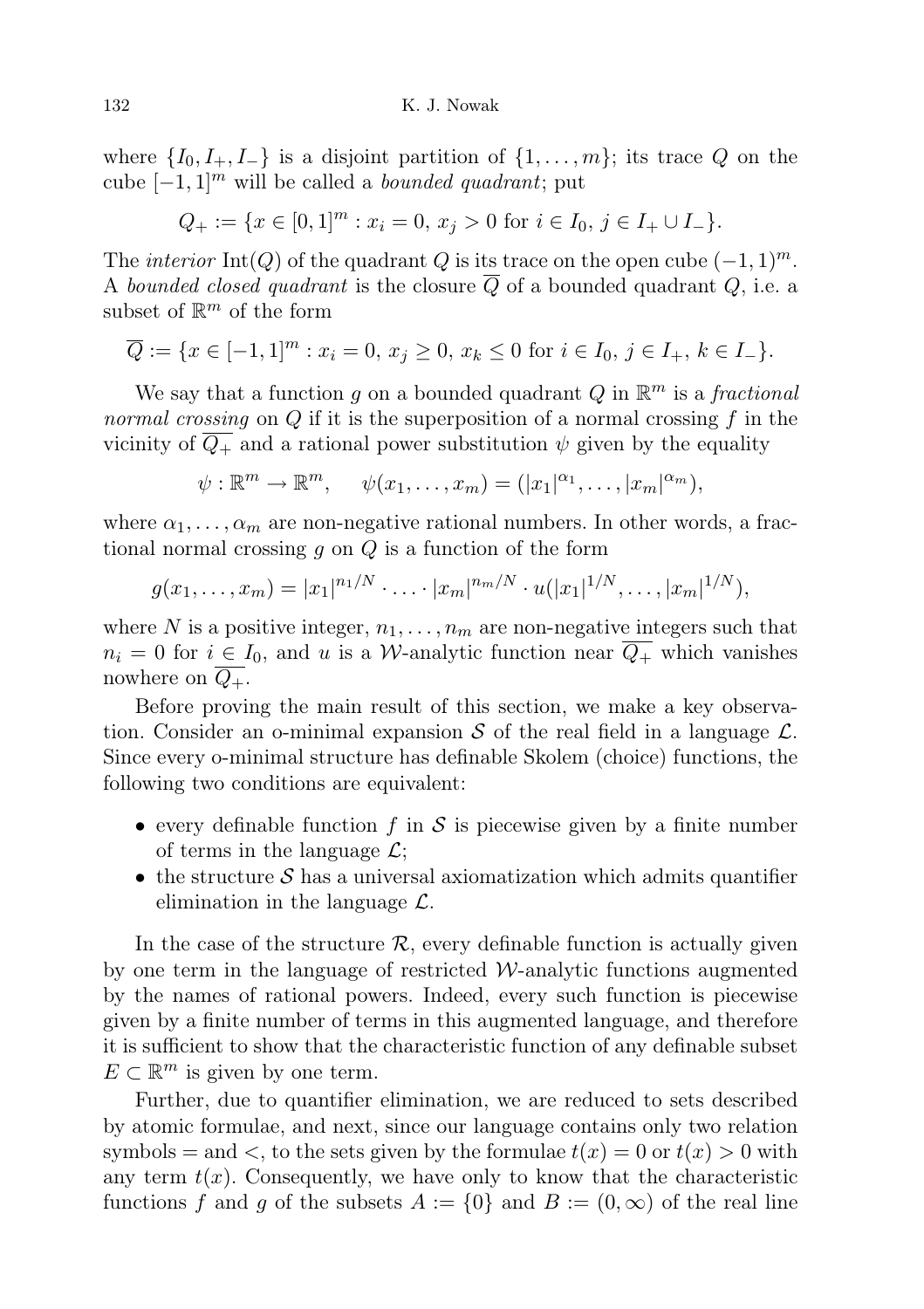R are given by one term. But this follows from the obvious equalities below:

$$
f(x) = 1 - x \cdot \frac{1}{x} \quad \text{and} \quad g(x) = x \cdot \frac{1}{(\sqrt{x})^2}.
$$

THEOREM 1 (on simultaneous rectilinearization of definable functions). If  $f_1, \ldots, f_s : \mathbb{R}^m \to \mathbb{R}$  are definable functions and K is a compact subset of  $\mathbb{R}^m$ , then there exists a finite collection of modifications

$$
\varphi_i: [-1,1]^m \to \mathbb{R}^m, \quad i=1,\ldots,p,
$$

such that

- 1) each  $\varphi_i$  extends to a W-analytic mapping in a neighbourhood of the cube  $[-1, 1]^m$ , which is a composite of finitely many local blowings-up with smooth centers and power substitutions;
- 2) the union of the images  $\varphi_i((-1,1)^m), i=1,\ldots,p$ , is a neighbourhood of  $K$ ;
- 3) for every bounded quadrant  $Q_j$ ,  $j = 1, \ldots, 3^m$ , the restriction to  $Q_j$ of each function  $f_k \circ \varphi_i$ ,  $k = 1, \ldots, s$ ,  $i = 1, \ldots, p$ , either vanishes or is a normal crossing or a reciprocal normal crossing on  $Q_i$ .

The proof is based on the fact that every definable function  $f_k : \mathbb{R}^m \to \mathbb{R}$ is piecewise given by one term  $t_k$  in the language of restricted W-analytic functions augmented by the names of rational powers. We shall proceed by induction on the complexity of the terms  $t_k$ ; obviously, terms of complexity zero are variables and constants. We wish to explain the induction process more precisely.

For any finite collection  $(\psi_i)$  of modifications described in Theorem 1, denote by  $\psi$  the modification being the disjoint gluing of the mappings  $\psi_i$ . In fact, we shall prove by a double induction, with respect to the maximum  $n = 0, 1, 2, \ldots$  of the complexities of the terms  $t_k$  and the number  $s = 1, 2, \ldots$ of these terms, that the theorem holds for the superpositions  $t_k$  of the terms  $t_k$  with any modification  $\psi$  as above.

When  $n = 0$  and s is an arbitrary positive integer, the theorem can be established directly via a simultaneous transformation to normal crossings of the components of the mapping  $\psi$ . We encounter two distinct induction steps, described by the following two schemes:

- I. assuming the theorem to hold for  $n$  and  $s$ , we will prove it for  $n$  and  $s+1;$
- II. assuming the theorem to hold for n and all s, we will prove it for  $n+1$ and 1.

We first outline how to cope with induction scheme I. Suppose we have terms  $t_1, \ldots, t_s, t_{s+1}$ . By induction hypothesis, we are able to find a finite collection  $\varphi$  of modifications such that the requirements of the theorem are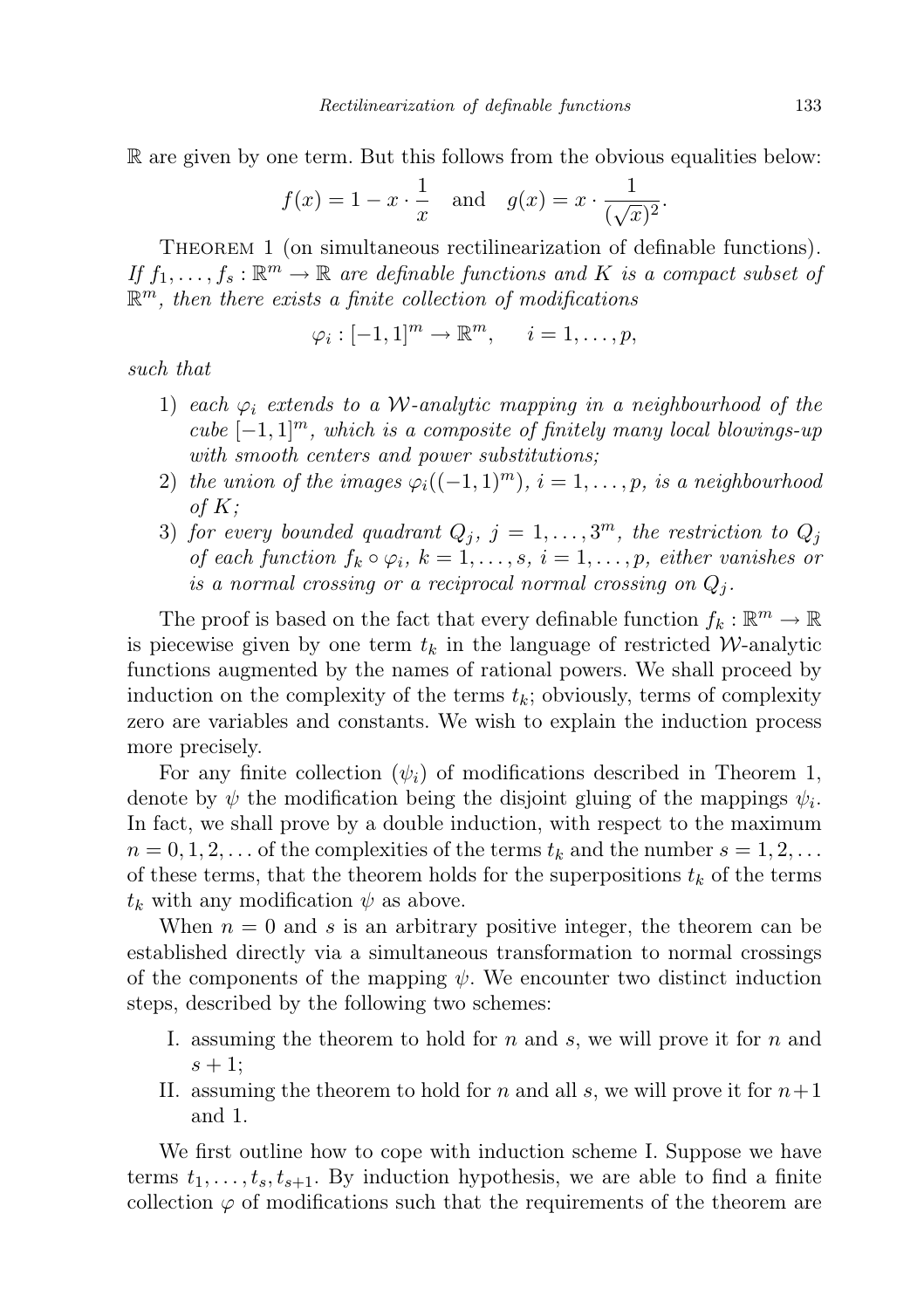fulfilled for the superpositions  $t_1 \circ \psi \circ \varphi, \ldots, t_s \circ \psi \circ \varphi$ . We shall have established this induction scheme if we find a collection  $\chi$  of modifications that improves  $t_{s+1} \circ \psi \circ \varphi$  without spoiling the superpositions already achieved in an appropriate form. Below, we shall explain how to find such an appropriate collection  $\chi$ .

Take a collection  $\omega$  of modifications suitable for  $t_{s+1} \circ \psi \circ \varphi(x)$ ; let  $x =$  $\omega(x')$ . Next, via simultaneous transformation to normal crossings, one can find a collection  $\sigma$  of modifications  $x' = \sigma(x'')$  such that each

$$
x_j = \omega_j(x') = (\omega_j \circ \sigma)(x'')
$$
 and  $x'_j = \sigma_j(x'')$ ,  $j = 1, ..., m$ ,

is a normal crossing in the variables  $x''$ . Then the superposition  $\psi \circ \varphi \circ \omega \circ \sigma$ is the desired collection of modifications.

In order to establish induction scheme II, we must analyze a term  $t$  of complexity  $n + 1$ , and thus encounter the following cases:

$$
t = \sqrt[p]{t_1}
$$
,  $t = t_1 \cdot t_2$ ,  $t = \frac{t_1}{t_2}$ ,  $t = t_1 + t_2$  and  $t = g(t_1, ..., t_r)$ ,

where  $t_1, \ldots, t_r$  are terms of complexity  $\leq n$  and g is a restricted W-analytic function. The verification of these five cases is routine, and needs again the use of simultaneous transformation to normal crossings of a finite number of W-analytic functions in the following strengthened form: one can require that the exponents of the normal crossings achieved in the process be totally ordered with respect to the induced partial ordering from  $\mathbb{N}^m$ . This finishes the proof, the details being left to the reader.

REMARK. In the above proof, we use the obvious fact that normal crossings are preserved under substitution of powers, and thus under substitutions of normal crossings. Similarly, fractional normal crossings are preserved under substitution of fractional normal crossings.

We say that a real convergent Weierstrass system  $(\mathcal{W}_n)_{n\in\mathbb{N}}$  over R is closed under complexification if the complexification of each germ  $f \in \mathcal{W}_n$ belongs to the ring  $\mathcal{W}_{2n} \otimes_{\mathbb{R}} \mathbb{C}$ ; here, we identify the complex space  $\mathbb{C}_z^n$  with the real space  $\mathbb{R}^{2n}_{x,y}$ , where  $z_i = x_i + y_i \sqrt{-1}$ . A complex convergent Weierstrass system  $(\mathcal{W}_n)_{n\in\mathbb{N}}$  over  $\mathbb C$  is closed under taking real and imaginary parts if for each germ

$$
f = \sum_{\alpha \in \mathbb{N}^n} c_{\alpha} x^{\alpha} \in \mathcal{W}_n \quad \text{with} \quad c_{\alpha} = a_{\alpha} + b_{\alpha} \cdot \sqrt{-1} \in \mathbb{C},
$$

the germs  $\sum_{\alpha \in \mathbb{N}^n} a_{\alpha} x^{\alpha}, \sum_{\alpha \in \mathbb{N}^n} b_{\alpha} x^{\alpha} \in \mathcal{W}_n$  belong to the ring  $\mathcal{W}_n$  too.

Obviously, there is a one-to-one correspondence between the convergent Weierstrass systems of these two types. It is easy to check that the complexification  $\mathcal{W}_n^{\mathbb{C}}$  of  $\mathcal{W}_n$  coincides with the following intersection:

$$
(*) \quad \mathcal{W}_n^{\mathbb{C}} \langle z_1, \ldots, z_n \rangle = (\mathcal{W}_{2n} \langle x_1, \ldots, x_n, y_1, \ldots, y_n \rangle \otimes_{\mathbb{R}} \mathbb{C}) \cap \mathbb{C}[[z_1, \ldots, z_n]].
$$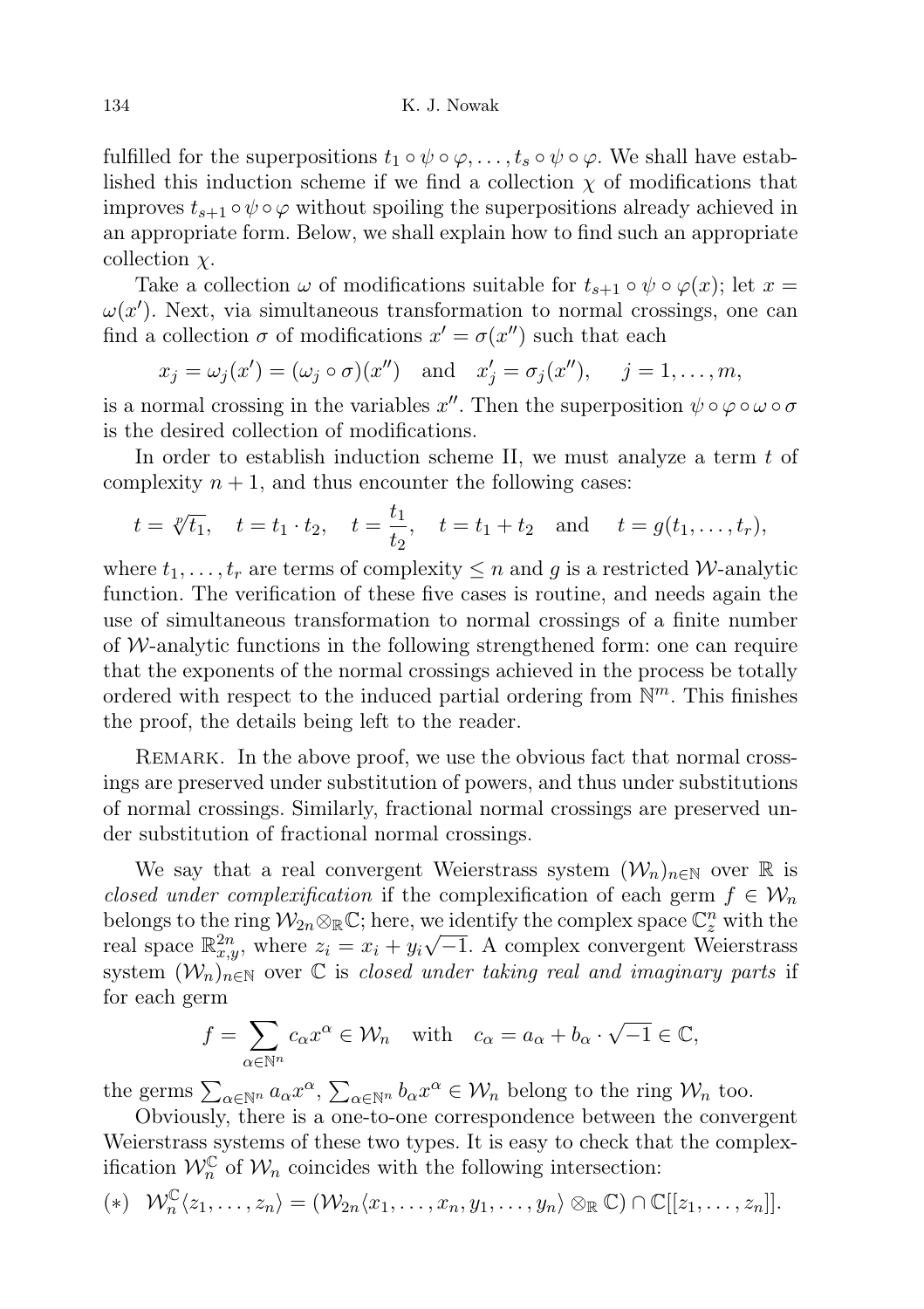If the real convergent Weierstrass system  $W$  under study is closed under complexification, we can repeat mutatis mutandis the above proof in order to get modifications  $\varphi_i$  that are finite composites of local blowings-up and of power substitution only at the last step, as stated below.

THEOREM 1<sup>\*</sup> (on simultaneous rectilinearization of definable func-tions) (<sup>1</sup>[\).](#page-6-0) If  $f_1, \ldots, f_s : \mathbb{R}^m \to \mathbb{R}$  are definable functions and K is a compact subset of  $\mathbb{R}^m$ , then there exists a finite collection of modifications

$$
\varphi_i : [-1,1]^m \to \mathbb{R}^m, \quad i = 1, \dots, p,
$$

such that

- 1) each  $\varphi_i$  extends to a W-analytic mapping in a neighbourhood of the cube  $[-1, 1]^m$ , which is a composite of finitely many local blowings-up with smooth centers;
- 2) the union of the images  $\varphi_i((-1,1)^m), i=1,\ldots,p$ , is a neighbourhood of  $K$ ;
- 3) for every bounded quadrant  $Q_j$ ,  $j = 1, ..., 3^m$ , the restriction to  $Q_j$  of each function  $f_k \circ \varphi_i$ ,  $k = 1, \ldots, s$ ,  $i = 1, \ldots, p$ , either vanishes or is a fractional normal crossing or a reciprocal fractional normal crossing on  $Q_i$ .

The only additional difficulty in the proof of Theorem  $1^*$  is to show induction scheme II for the terms

$$
t = t_1 + t_2 \quad \text{and} \quad t = g(t_1, \dots, t_r).
$$

This will be easily done, once we have at our disposal the following result about fractional normal crossings:

LEMMA. Given a W-analytic function  $f: U \to \mathbb{R}$  near zero and  $n \in \mathbb{N}$ , there exist a finite number of modifications  $\sigma_i : [0,1]^m \to \mathbb{R}$  such that

- (i) each  $\sigma_i$  extends to a W-analytic mapping in a neighbourhood of the cube  $[0,1]^m$ , which is a composite of finitely many local blowings-up with smooth centers;
- (ii)  $\sigma_i([0,1]^m) \subset U$  and the union of the images  $\sigma_i((0,1)^m)$  is the trace of a neighbourhood of zero on the orthant  $(0, \infty)^m$ ;
- (iii) each superposition  $f(x_1^{1/n})$  $\binom{1/n}{1}, \ldots, \binom{n/n}{m}$  $\circ \sigma_i$  is a fractional normal crossing on the orthant  $(0, 1)^m$ .

In this case, similarly to the case of real analytic functions, the lemma follows from the Abhyankar–Jung theorem and the fact that  $f(x_1^{1/n})$  $x_1^{1/n}, \ldots, x_m^{1/n}$ is integral over the ring of  $W$ -analytic function germs. We can outline the proof as follows.

<span id="page-6-0"></span><sup>(</sup> 1 ) Here the superscript <sup>∗</sup> indicates that the conclusion holds true provided that the real convergent Weierstrass system under consideration is closed under complexification.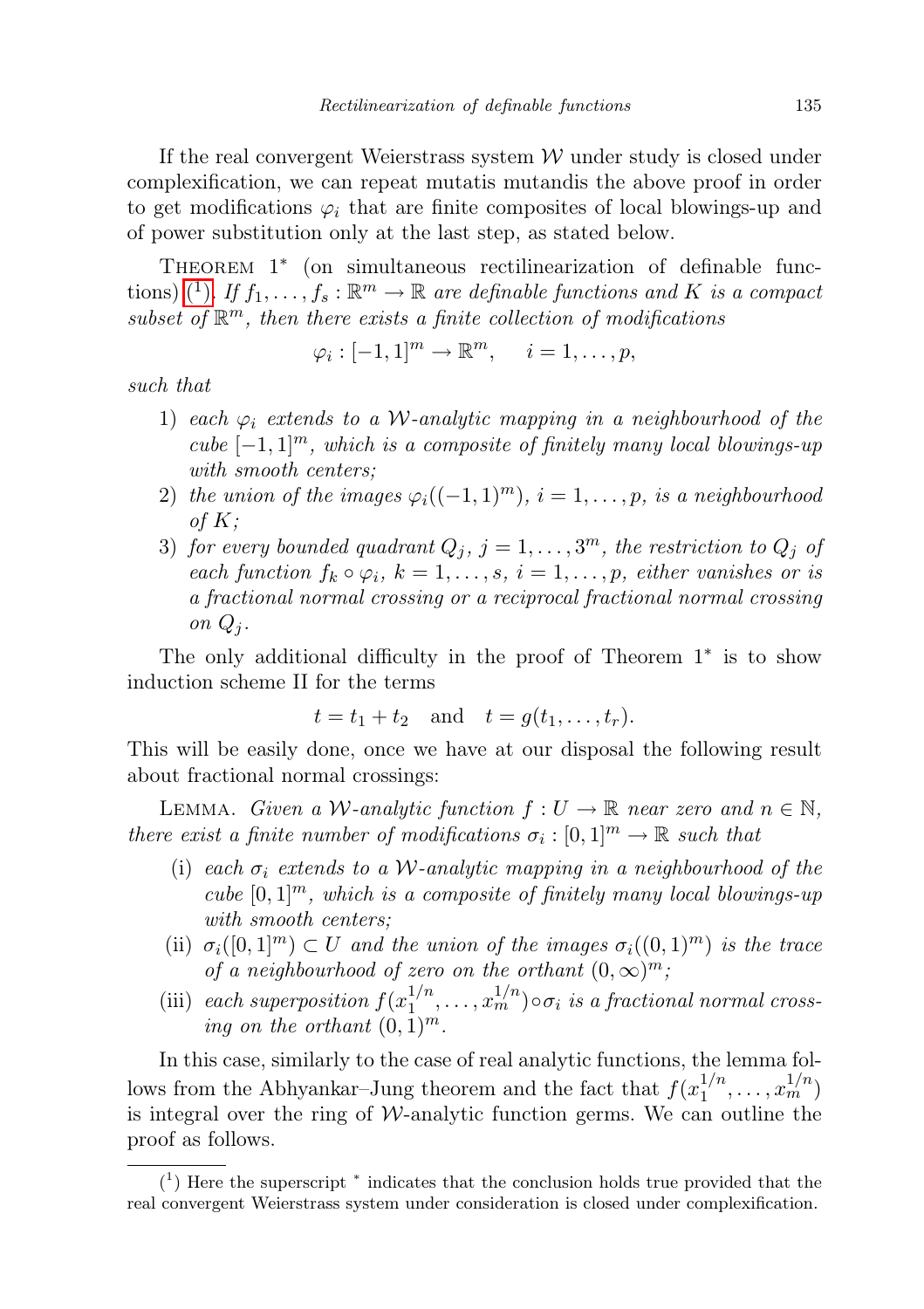First, the Abhyankar–Jung theorem remains valid—as proven in our pa-per [\[13\]](#page-12-4)—for any excellent henselian ring whose completion is  $\mathbb{C}[[x_1, \ldots, x_m]]$ . In particular, it is valid for the ring  $\mathbb{C}\langle x_1, \ldots, x_m\rangle$ . Next, the latter assertion can be deduced by complexification, in the same manner as in the classical case, whenever the real Weierstrass system  $W$  under study is closed under complexification. Indeed, the polynomial

$$
P(x;t) := \prod_{k_1,\dots,k_m=0}^{n-1} (t - f(\varepsilon^{k_1} x_1, \dots, \varepsilon^{k_m} x_m)),
$$

where  $\varepsilon$  is a primitive root of unity, has coefficients which are real analytic functions belonging to

$$
\mathbb{R}\langle x_1,\ldots,x_m\rangle\cap\mathbb{R}\lbrace x_1^n,\ldots,x_m^n\rbrace=\mathbb{R}\langle x_1^n,\ldots,x_m^n\rangle;
$$

the above equality holds because the Weierstrass system  $\mathbb{R}\langle x \rangle$  is convergent, and thus closed under analytic prolongation. Hence the assertion follows.

Consequently,  $f(x_1^{1/n})$  $\frac{1}{n}, \ldots, x_m^{1/n}$  is, after a suitable transformation  $\sigma$  to normal crossings by blowing up of the coefficients of the polynomial  $P(x;t)$ , a root of a quasiordinary polynomial with free term being a normal crossing. Hence and by the Abhyankar–Jung theorem,  $f(x_1^{1/n})$  $x_1^{1/n}, \ldots, x_m^{1/n}$ )  $\circ \sigma$  is a fractional normal crossing, concluding our demonstration of the lemma.

Now let us proceed with some consequences of Theorem 1. Let U be a definable bounded open subset in  $\mathbb{R}^m$ ,  $\partial U$  be its frontier and  $\rho_1$ ,  $\rho_2$  be the distance functions from the sets U,  $\partial U$ , respectively. Given a definable function  $f: U \to \mathbb{R}$ , we can deduce directly from Theorem 1, applied to the functions  $f, \rho_1, \rho_2$ , the following consequence:

THEOREM 2 (on rectilinearization of a definable function). Let  $U \subset \mathbb{R}^m$ be a bounded open subset and  $f: U \to \mathbb{R}$  be a definable function. Then there exists a finite collection of modifications

$$
\varphi_i : [-1,1]^m \to \mathbb{R}^m, \quad i = 1, \dots, p,
$$

such that

- 1) each  $\varphi_i$  extends to a W-analytic mapping in a neighbourhood of the cube  $[-1, 1]^m$ , which is a composite of finitely many local blowings-up with smooth centers and power substitutions;
- 2) each set  $\varphi_i^{-1}(U)$  is a finite union of bounded quadrants in  $\mathbb{R}^m$ ,
- 3) each set  $\varphi_i^{-1}(\partial U)$  is a finite union of bounded closed quadrants in  $\mathbb{R}^m$ of dimension  $m-1$ ;
- 4) U is the union of the images  $\varphi_i(\text{Int}(Q))$  with Q ranging over the bounded quadrants contained in  $\varphi_i^{-1}(U), i = 1, \ldots, p;$
- 5) for every bounded quadrant  $Q$ , the restriction to  $Q$  of each function  $f \circ \varphi_i$  either vanishes or is a normal crossing or a reciprocal normal crossing on Q, unless  $\varphi_i^{-1}(U) \cap Q = \emptyset$ .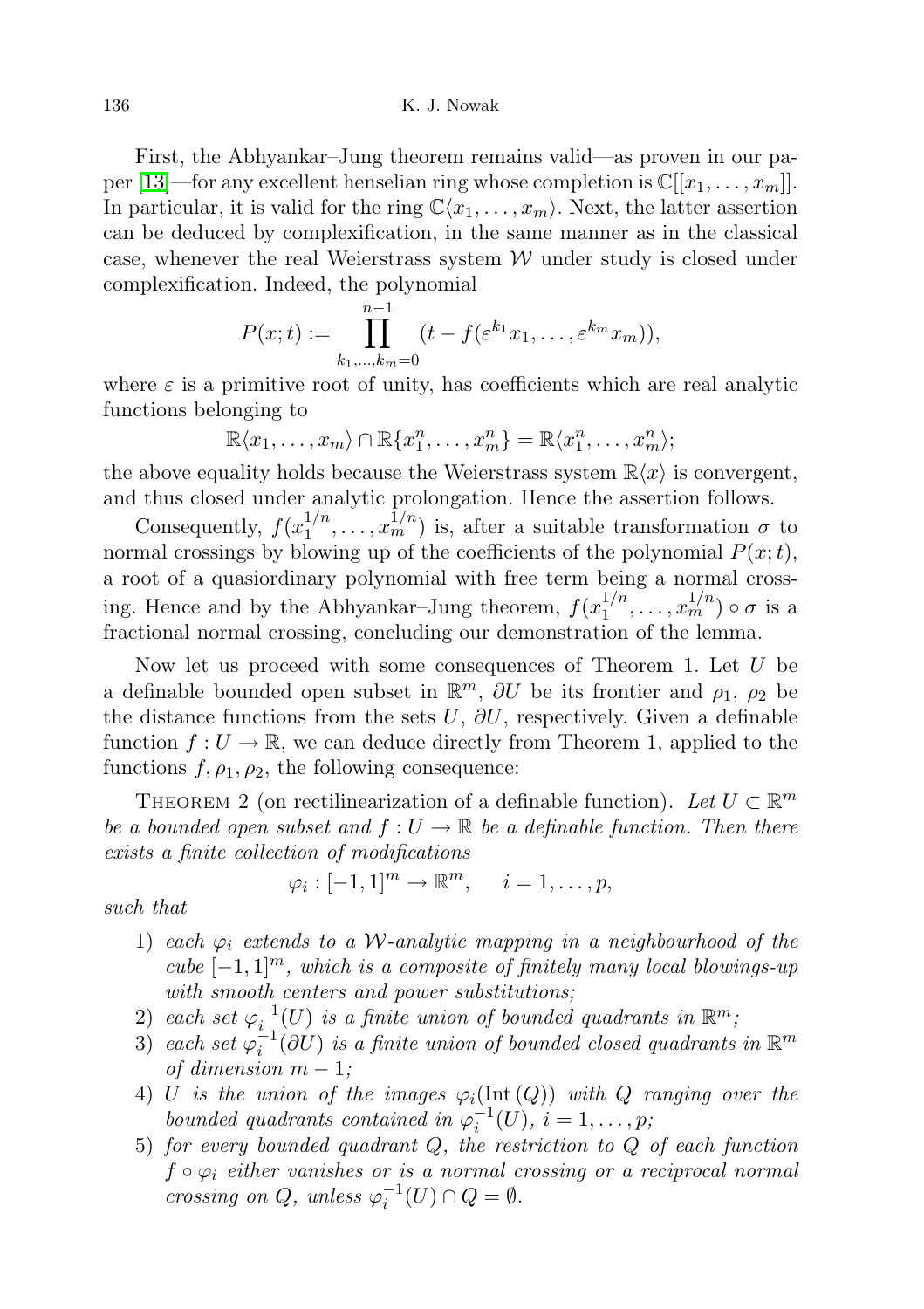REMARK. One can formulate Theorem 2, similarly to Theorem 1, for several definable functions  $f_1, \ldots, f_s$ .

It follows from points 1) and 2) that every bounded quadrant of dimension  $\langle m \rangle \sim m$  contained in  $\varphi_i^{-1}(U)$  is adjacent to a bounded quadrant of dimension m (a bounded orthant) contained in  $\varphi_i^{-1}(U)$ . Hence

$$
\varphi_i^{-1}(\overline{U}) = \overline{\varphi_i^{-1}(U)},
$$

and therefore point 4) implies that  $\overline{U}$  is the union of the images  $\varphi_i(\overline{Q})$  of the closures of those bounded quadrants of dimension  $m$  (bounded orthants)  $Q$ for which  $\varphi_i(Q) \subset U, i = 1, \ldots, p$ .

For a bounded orthant Q contained in  $\varphi_i^{-1}(U)$ , denote by  $\text{dom}_i(Q)$  the union of Q and all those bounded quadrants that are adjacent to Q and disjoint from  $\varphi_i^{-1}(\partial U)$ ; it is, of course, an open subset of the closure  $\overline{Q}$ . Moreover, the open subset  $\varphi_i^{-1}(U)$  of the cube  $[-1, 1]^m$  coincides with the union of  $dom_i(Q)$ , where Q ranges over the bounded orthants contained in  $\varphi_i^{-1}(U)$ , and with the union of the bounded quadrants contained in  $\varphi_i^{-1}(U)$ . Consequently, the union of the images  $\varphi_i(\text{Int}(Q))$ , where Q ranges over the bounded quadrants contained in  $\varphi_i^{-1}(U)$ , coincides with the union of the images

$$
\varphi_i(\mathrm{dom}_i(Q) \cap (-1,1)^m),
$$

where Q ranges over the bounded orthants contained in  $\varphi_i^{-1}(U)$ .

COROLLARY (on rectilinearization of a continuous definable function). Let U be a bounded open subset in  $\mathbb{R}^m$  and  $f: U \to \mathbb{R}$  be a continuous definable function. Then there exists a finite collection of modifications

$$
\varphi_i: [-1,1]^m \to \mathbb{R}^m, \quad i=1,\ldots,p,
$$

such that

- 1) each  $\varphi_i$  extends to a W-analytic mapping in a neighbourhood of the cube  $[-1, 1]^m$ , which is a composite of finitely many local blowings-up with smooth centers and power substitutions;
- 2) each set  $\varphi_i^{-1}(U)$  is a finite union of bounded quadrants in  $\mathbb{R}^m$ ,
- 3) each set  $\varphi_i^{-1}(\partial U)$  is a finite union of bounded closed quadrants in  $\mathbb{R}^m$ of dimension  $m-1$ ;
- 4) U is the union of the images  $\varphi_i(\text{dom}_i(Q) \cap (-1,1)^m)$  with Q ranging over the bounded orthants Q contained in  $\varphi_i^{-1}(U)$ ,  $i=1,\ldots,p$ ,
- 5) for every bounded orthant Q, the restriction to  $\text{dom}_i(Q)$  of each function  $f \circ \varphi_i$  either vanishes or is a normal crossing or a reciprocal normal crossing on Q, unless  $\varphi_i^{-1}(U) \cap Q = \emptyset$ .

In a similar way, Theorem  $1^*$  yields the results stated below. They hold true provided that the real convergent Weierstrass system  $W$  under study is closed under complexification.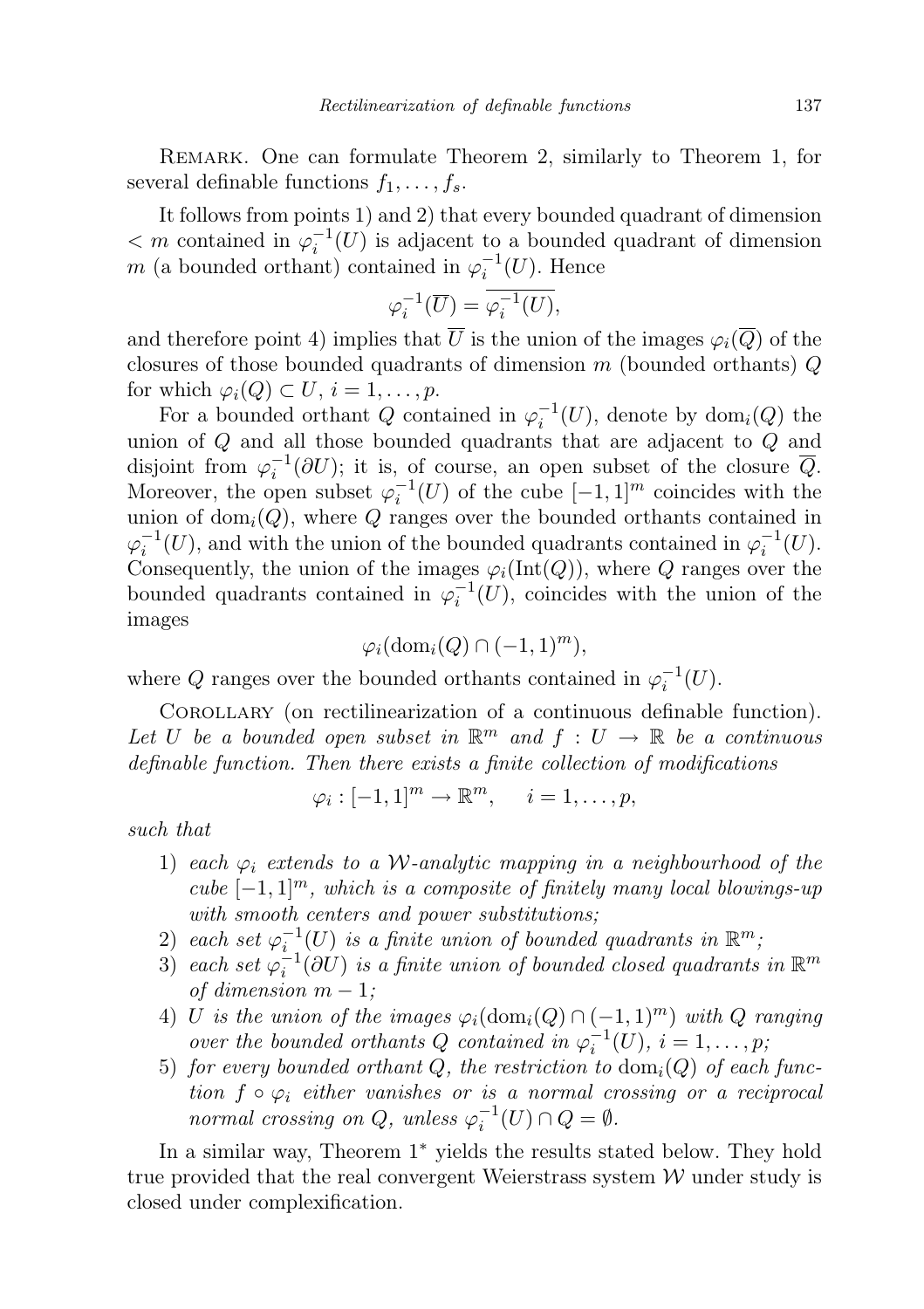THEOREM 2<sup>\*</sup> (on rectilinearization of a definable function). Let  $U \subset \mathbb{R}^m$ be a bounded open subset and  $f: U \to \mathbb{R}$  be a definable function. Then there exists a finite collection of modifications

$$
\varphi_i: [-1,1]^m \to \mathbb{R}^m, \quad i=1,\ldots,p,
$$

such that

- 1) each  $\varphi_i$  extends to a W-analytic mapping in a neighbourhood of the cube  $[-1, 1]^m$ , which is a composite of finitely many local blowings-up with smooth centers;
- 2) each set  $\varphi_{i}^{-1}(U)$  is a finite union of bounded quadrants in  $\mathbb{R}^m$ ,
- 3) each set  $\varphi_i^{-1}(\partial U)$  is a finite union of bounded closed quadrants in  $\mathbb{R}^m$ of dimension  $m-1$ ;
- 4) U is the union of the images  $\varphi_i(\text{Int}(Q))$  with Q ranging over the bounded quadrants contained in  $\varphi_i^{-1}(U), i = 1, \ldots, p$ ,
- 5) for every bounded quadrant  $Q$ , the restriction to  $Q$  of each function  $f \circ \varphi_i$  either vanishes or is a fractional normal crossing or a reciprocal fractional normal crossing on  $Q$ , unless  $\varphi_i^{-1}(U) \cap Q = \emptyset$ .

COROLLARY<sup>\*</sup> (on rectilinearization of a continuous definable func-tion) [\(](#page-9-0)2). Let U be a bounded open subset in  $\mathbb{R}^m$  and  $f: U \to \mathbb{R}$  be a continuous definable function. Then there exists a finite collection of modifications

$$
\varphi_i: [-1,1]^m \to \mathbb{R}^m, \quad i=1,\ldots,p,
$$

such that

- 1) each  $\varphi_i$  extends to a W-analytic mapping in a neighbourhood of the cube  $[-1, 1]^m$ , which is a composite of finitely many local blowings-up with smooth centers;
- 2) each set  $\varphi_i^{-1}(U)$  is a finite union of bounded quadrants in  $\mathbb{R}^m$ ,
- 3) each set  $\varphi_i^{-1}(\partial U)$  is a finite union of bounded closed quadrants in  $\mathbb{R}^m$ of dimension  $m-1$ ;
- 4) U is the union of the images  $\varphi_i(\text{dom}_i(Q) \cap (-1,1)^m)$  with Q ranging over the bounded orthants Q contained in  $\varphi_i^{-1}(U)$ ,  $i = 1, \ldots, p$ ;
- 5) for every bounded orthant Q, the restriction to  $\text{dom}_i(Q)$  of each function  $f \circ \varphi_i$  either vanishes or is a fractional normal crossing or a reciprocal fractional normal crossing on Q, unless  $\varphi_i^{-1}(U) \cap Q = \emptyset$ .

Theorem  $2^*$  will be used in the next section and also in our subsequent paper [\[15\]](#page-12-2). The significance of the above corollary lies in its application to the theory of arc-analytic functions, presented in our next paper [\[14\]](#page-12-1). Finally,

<span id="page-9-0"></span><sup>(</sup> 2 ) Here the superscript <sup>∗</sup> indicates that the conclusion holds true provided that the real convergent Weierstrass system under consideration is closed under complexification.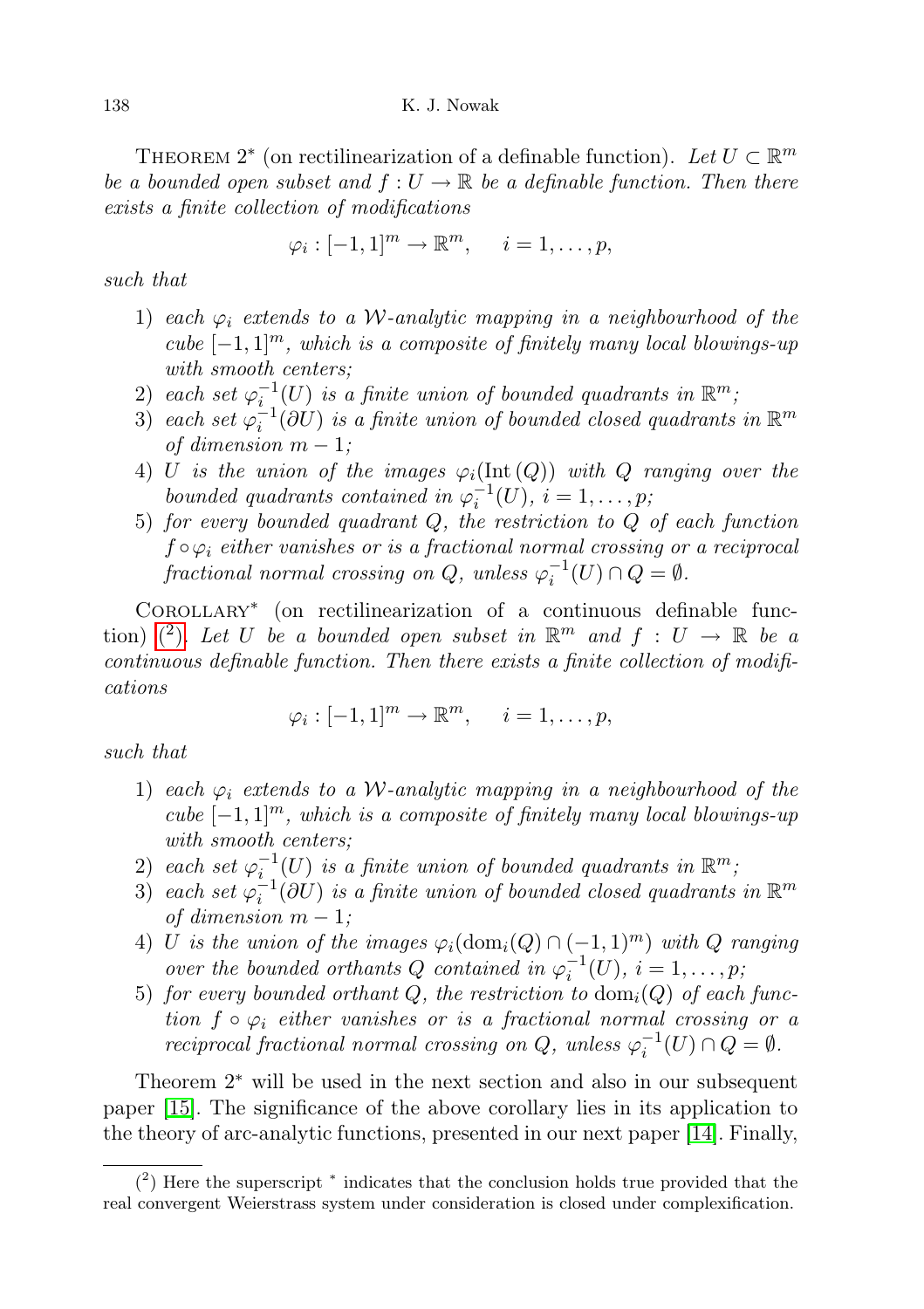let us mention that the foregoing theorems on rectilinearization imply the classical results of Bierstone–Milman [\[1\]](#page-11-0) and Parusiński [\[16\]](#page-12-0).

3. Application to quantifier elimination. As before, we fix a real convergent Weierstrass system  $W$  closed under complexification, and denote by  $R$  the o-minimal structure determined by  $W$ . We begin by giving the affirmative answer, for the case of the structure  $\mathcal{R}$ , to a question posed in our previous paper [\[11\]](#page-11-6) (Open Problem 1) .

THEOREM 3 (on decomposition into special cubes). Let M be a  $W$ analytic manifold. Then every relatively compact  $W$ -subanalytic subset  $F$ of M is a finite union of special cubes  $S_i$ , i.e. subsets in M of the form

$$
S_i = \varphi_i((-1,1)^{d_i}),
$$

where each  $\varphi_i(x)$  is a special modification, i.e. a diffeomorphism from  $(-1, 1)^{d_i}$ onto  $S_i$  that extends to a W-analytic mapping in the vicinity of  $[-1,1]^{d_i}$ .

Moreover, each  $\varphi_i$  is a composite of finitely many local blowings-up with smooth centers, and therefore each special cube  $S_i$  and each inverse mapping

$$
\psi_i: S_i \to (-1,1)^{d_i}
$$

to the special modification  $\varphi_i$  is described by terms in the language of restricted W-analytic functions augmented by the name of the reciprocal function.

REMARK. Each inverse mapping  $\psi_i$  is given piecewise by terms in the language of restricted  $\mathcal{W}$ -analytic functions augmented by the name of the reciprocal function  $1/x$ , because—roughly speaking—it has been locally built in the process of blowing up as a successive superposition of restricted  $W$ analytic functions and of the reciprocal function  $1/x$  off the zero argument.

The proof is by induction with respect to the dimension  $m$  of the ambient space M; the case  $m = 0$  is trivial. So take  $m > 0$ , and suppose the assertion holds for all dimensions  $\lt m$ . Apply Theorem 2<sup>\*</sup> to the function  $f := 1 - \chi_F$ , where  $\chi_F$  is the characteristic function of the set F, so as to find a finite collection of modifications

$$
\varphi_i : [-1,1]^m \to M, \quad i = 1, \ldots, p,
$$

such that

- 1) each  $\varphi_i$  extends to a *W*-analytic mapping in a neighbourhood of the cube  $[-1, 1]^m$ , which is a composite of finitely many local blowings-up with smooth centers;
- 2) F is a finite union of the images under the  $\varphi_i$ 's of the interiors of some bounded quadrants Q.

Then we must show that each  $\varphi_i(\text{Int}(Q))$  is a finite union of special cubes. We have the following dichotomy: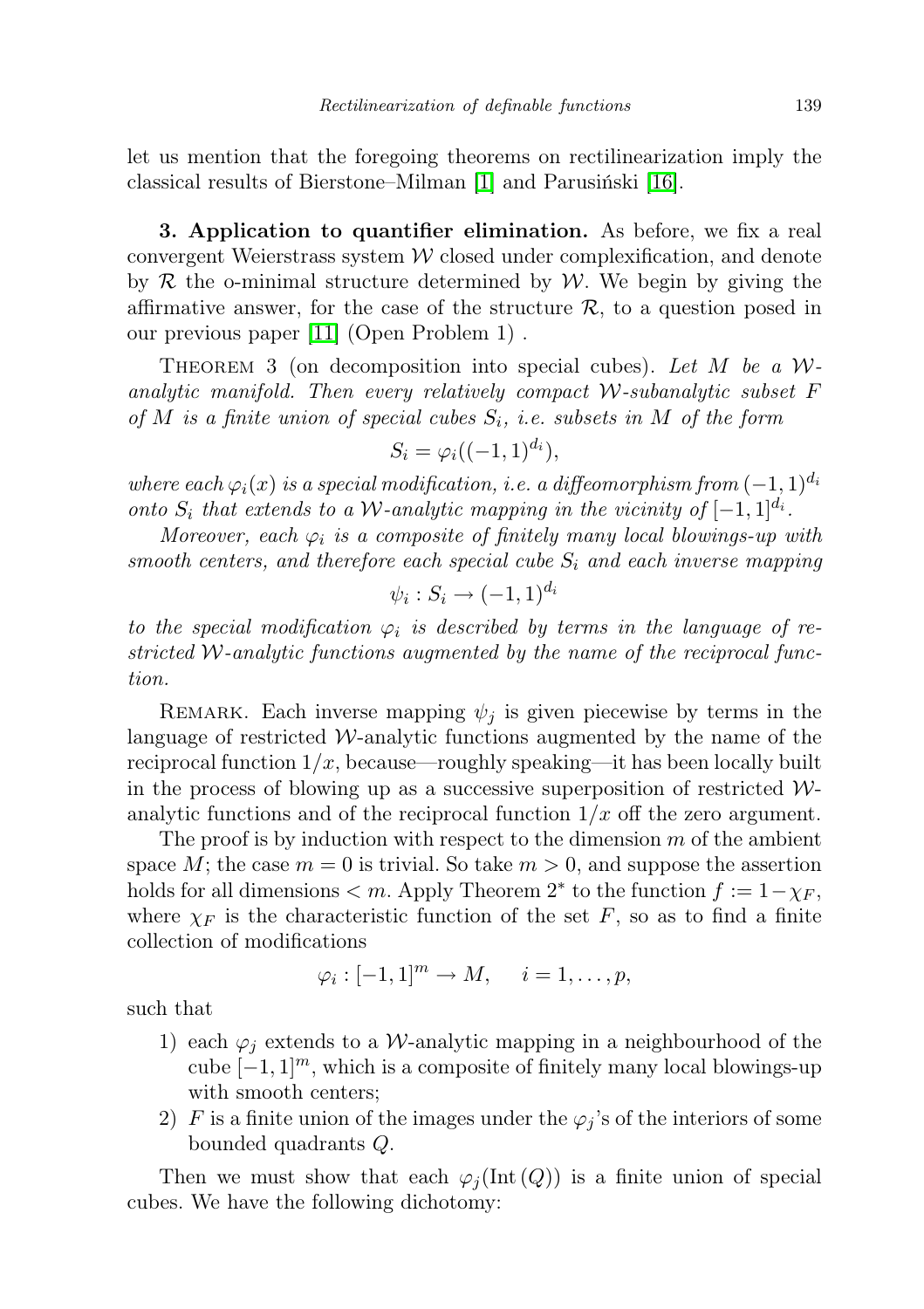either Q is contained in the exceptional divisor E of  $\varphi_i$ , or not.

In the former case,  $\varphi_i(Q)$  lies in a submanifold of M of dimension  $\lt m$ , and thus the assertion holds by induction hypothesis. In the latter, we get

$$
\varphi_j(Q) = \varphi_j(Q \cap E) \cup \varphi_j(Q \setminus E).
$$

Again, the set  $\varphi_i(Q \cap E)$  has a decomposition into special cubes by induction hypothesis. Clearly, it is sufficient to decompose the set  $Q \setminus E$  into special cubes. But this follows directly from the theorem on decomposition into special cubes from [\[11\]](#page-11-6), which completes the proof.

We immediately obtain the quantifier elimination result below, which generalizes a theorem of Denef–van den Dries [\[4\]](#page-11-3) on quantifier elimination for the expansion of the real field by restricted real analytic functions.

COROLLARY. The expansion R of the real field  $\mathbb R$  admits quantifier elimination in the language of restricted  $W$ -analytic functions augmented by the name of the reciprocal function.

Acknowledgements. This research was partially supported by Research Project No. N N201 372336 from the Polish Ministry of Science and Higher Education.

## References

- <span id="page-11-0"></span>[\[1\]](http://dx.doi.org/10.1007/BF01231509) E. Bierstone and P. D. Milman, Arc-analytic functions, Invent. Math. 101 (1990), 411–424.
- $[2] \quad [2] \quad -$ , Canonical desingularization in characteristic zero by blowing up the maximum strata of a local invariant, Invent. Math. 128 (1997), 207–302.
- [\[3\]](http://dx.doi.org/10.1007/s00029-004-0327-0)  $\quad$ , *—*, *—*, *Resolution of singularities in Denjoy–Carleman classes*, Selecta Math. (N.S.) 10 (2004), 1–28.
- <span id="page-11-3"></span>[\[4\]](http://dx.doi.org/10.2307/1971463) J. Denef and L. van den Dries, p-adic and real subanalytic sets, Ann. of Math. 128 (1988), 79–138.
- <span id="page-11-7"></span>[\[5\]](http://dx.doi.org/10.1007/BF01457817) J. Denef and L. Lipshitz, Ultraproducts and approximation in local rings. II, Math. Ann. 253 (1980), 1–28.
- <span id="page-11-8"></span>[\[6\]](http://dx.doi.org/10.2307/2274572) L. van de Dries, On the elementary theory of restricted elementary functions, J. Symbolic Logic 53 (1988), 796–808.
- <span id="page-11-2"></span>[\[7\]](http://dx.doi.org/10.2307/2118545) L. van de Dries, A. Macintyre and D. Marker, The elementary theory of restricted analytic fields with exponentiation, Ann. of Math. 140 (1994), 183–205.
- <span id="page-11-1"></span>[8] H. Hironaka, Introduction to real-analytic sets and real-analytic maps, Istituto Matematico "L. Tonelli", Pisa, 1973.
- <span id="page-11-9"></span>[9] H. Matsumura, Commutative Algebra, Benjamin/Cummings, Reading, MA, 1980.
- <span id="page-11-4"></span>[10] K. J. Nowak, A model-theoretic version of the complement theorem, I, Bull. Polish Acad. Sci. Math. 47 (1999), 345–354; II, Applications, 47 (1999), 355–361.
- <span id="page-11-6"></span>[\[11\]](http://dx.doi.org/10.4064/ap96-1-6) —, Decomposition into special cubes and its application to quasi-subanalytic geometry, Ann. Polon. Math. 96 (2009), 65–74.
- <span id="page-11-5"></span>[\[12\]](http://dx.doi.org/10.4064/ap96-3-5) —, Quantifier elimination, valuation property and preparation theorem in quasianalytic geometry via transformation to normal crossings, ibid. 96 (2009), 247–282.